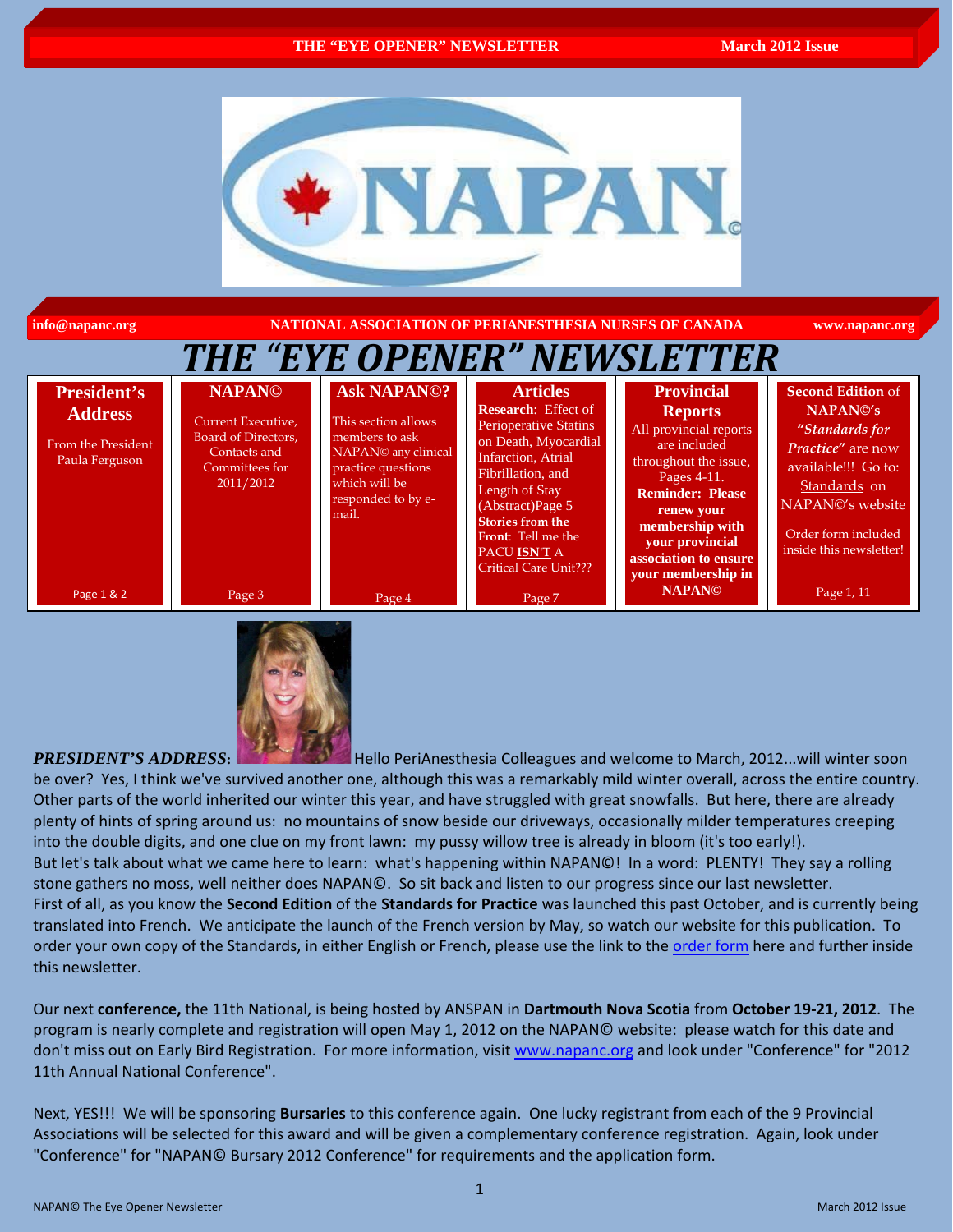And now..... drum roll please...........! The BIG news: we have signed an agreement with the **Canadian Nurses Association** to proceed with **Certification**. It is official! We will begin this year to develop this examination, and we will be the 20th specialty to do so. On PeriAnesthesia Nurses Day, February 8, 2012 (how appropriate was that?), I signed on behalf of the entire Board of NAPAN© and submitted the "**Memorandum of Understanding**" (MOU) between NAPAN© and the CNA to seal the deal! But first we must raise funds to support our 50 volunteers who will donate their time and expertise to this project. Our goal is \$25,000. If every PeriAnesthesia nurse in Canada gave just a toonie, we would meet our goal. Won't you help us raise funds to support our hardworking volunteers? Please use this form: [Donor Pledge Form for Certification](http://www.napanc.org/assets/Forms/NAPANc%20Certification%20Fundraising%20Donor%20Pledge%20Form.pdf) to send in your cheque for \$2 (or more if you wish) to the NAPAN© office (address on the form). And encourage your colleagues to do the same!

Other suggestions for fundraising include setting up a piggy bank at work and encouraging deposits of loose change, asking for support from your Anesthesia departments, or having a bake sale in support of Certification. Here at NAPAN© we are approaching our industry partners, those who support our conferences and many others. We are raffling off copies of the Standards and all of our Board members have donated to the cause already. We have [Mountie bears](http://www.napanc.org/assets/Publications/Mountie%20Bears%20Advertisement.pdf) an[d t-shirts](http://www.napanc.org/assets/Publications/T-Shirt%20Advertisement.pdf) for sale to support this project. Please help us in any way you can....*together we are strong*!

And now for news from across the nation....

#### **Recent Events** :

- **1. All Provincial Associations** held **PeriAnesthesia Nurses Week** celebrations from February 6-10, 2012.
- **2. PANAnac (Northern Alberta)** recently held a workshop in Edmonton, on Feb 11.See what PANAnac is up to at: [www.pananac.net](http://www.pananac.net/)
- **3. PANAsac (Southern Alberta)** recently hosted a workshop on March 6. Watch their website: [www.panasac.ca](http://www.panasac.ca/) for details.
- **4. ANSPAN (Nova Scotia, including Newfoundland/Labrador)** recently hosted a workshop on February 20<sup>th</sup> with a presentation on "Obstructive Sleep Apnea".

### **Upcoming Events :**

- 1. OPANA (Ontario) is holding their AGM on April 28, 2012 in St. Catharines. Watch their website: [www.opana.org](http://www.opana.org/)
- **2. MAPAN (Manitoba)** is hosting a Spring workshop in Winnipeg on April 28, 2012. Follow this link: [Upcoming](http://www.napanc.org/index.php/conference/upcoming-conferences-and-events.html)  **[Conferences](http://www.napanc.org/index.php/conference/upcoming-conferences-and-events.html)**
- **5. PANBC (British Columbia)**are planning a social night to network with all our members May 31 2012. Their Conference 2012: Morgan Creek Surrey BC Nov 2012 ( date TBA) For more information, visit their website at: [www.panbc.net](http://www.panbc.net/)
- **3. PANAsac (Southern Alberta)** is hosting several Education sessions: mark your calendars for April 18 and June 13, 2012. Watch their website: [www.panasac.ca](http://www.panasac.ca/) for details.
- **4. PANGS (Saskatchewan)**will be hosting their Conference and AGM in Moose Jaw on September 22, 2012. Info will be available on the [NAPAN©](http://www.napanc.org/.html) website.
- **5. QPANA (Quebec)** are hosting their conference on May 5, 2012 in Quebec City. Simultaneous translation will be available. Watch their website: info@aipaq.org for information.
- 6. ANSPAN is hosting the National Conference: 11<sup>th</sup> annual, will be held in Dartmouth, Nova Scotia from October 19-21, **2012.** Watch the NAPAN<sup>©</sup> website for further information!
- **7. French translation** of the NAPAN<sup>©</sup> Standards for Practice will be available soon (May 2012). Watch [www.napanc.org](http://www.napanc.org/) for further information.

In closing, I would like to thank ALL of you for celebrating **PeriAnesthesia Nurses Week** this past February 6-10, 2012. For those of you who didn't receive this, please find greetings and words of congratulations to you all from the NAPAN© Executive here: [Congratulations on PeriAnesthesia Nurses Week, 2012!](http://www.napanc.org/assets/Publications/NAPANc%20Executives%20Greetings%20for%20PeriAnesthesia%20Nurses%20Week%202012%20Final.pdf)

Please keep in touch with us, and contact us anytime! info@napanc.org and watch th[e NAPAN©](http://www.napanc.org/) website for ongoing updates.

Your colleague in PeriAnesthesia Nursing, Paula Ferguson, RN, MN, President, NAPAN©, 2009-12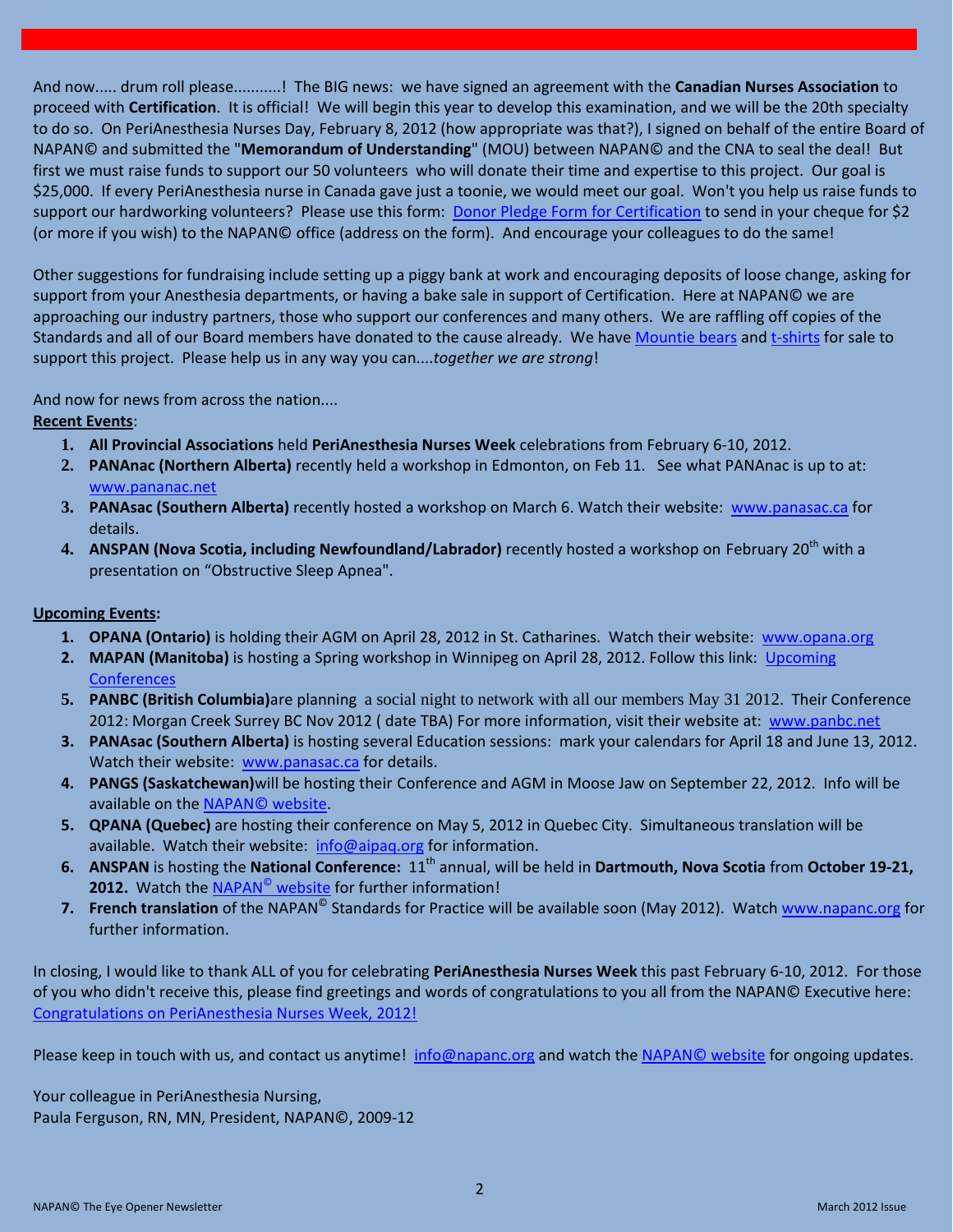# **2011-12 NAPAN© Executive/Board/Committee Chairs/Contacts Email List**



| <b>Executive</b>                                                                                                                                                                                                                                                       | <b>Position</b>                                                                                                                                                                                                                                                                                                                                                     | <b>Email</b>                                                                                                                                                                                                                                                                                                  |  |  |  |
|------------------------------------------------------------------------------------------------------------------------------------------------------------------------------------------------------------------------------------------------------------------------|---------------------------------------------------------------------------------------------------------------------------------------------------------------------------------------------------------------------------------------------------------------------------------------------------------------------------------------------------------------------|---------------------------------------------------------------------------------------------------------------------------------------------------------------------------------------------------------------------------------------------------------------------------------------------------------------|--|--|--|
|                                                                                                                                                                                                                                                                        |                                                                                                                                                                                                                                                                                                                                                                     |                                                                                                                                                                                                                                                                                                               |  |  |  |
| Paula Ferguson<br>Angie Winter<br>Louisa Bartlett<br><b>Laurel Archer</b><br>Laura Van Loon<br>Vacant<br>Vacant                                                                                                                                                        | President<br>President-Elect<br>Secretary<br>Treasurer<br><b>Immediate Past-President</b><br>Secretary - Elect<br>Treasurer – Elect                                                                                                                                                                                                                                 | info@napanc.org<br>angiecwinter@shaw.ca<br>louisabartlett@shaw.ca<br>laurelarcher@shaw.ca<br>lvanloon2001@yahoo.com                                                                                                                                                                                           |  |  |  |
| <b>Board of Directors: Presidents from Provinces/Jurisdictions</b>                                                                                                                                                                                                     |                                                                                                                                                                                                                                                                                                                                                                     |                                                                                                                                                                                                                                                                                                               |  |  |  |
| Lorna Jensen<br>Dory Glaser<br>Angela Winter<br><b>Kathy Jellow</b><br><b>Fran Coates</b><br>Marianne Kampf<br>Thao Le<br>Maureen Landry<br>Laura McNulty<br><b>Contacts</b><br>Daphne Whalen-Brake<br><b>Sally MacDougall</b>                                         | President, PANBC (BC)<br>President, PANA-SAC (AB South)<br>President, PANA-NAC (AB North)<br>President, PANGS (SK)<br>President, MAPAN (MB)<br>Immediate Past President, OPANA (ON)<br>President, QPANA (QC)<br>President, ANSPAN (NS)<br>President, PANNB/PEI (NB/PEI)<br>Newfoundland/Labrador<br><b>Northwest Territories</b>                                    | Darren6@telus.net<br>Dory.glaser@albertahealthservices.ca<br>Angela.winter@albertahealthservices.ca<br>K.jellow@sasktel.net<br>Fdcoates@shaw.ca<br>Kampf@hhsc.ca<br>info@aipaq.org<br>mmp.landry@ns.sympatico.ca<br>mcnultyl@nb.sympatico.ca<br>daphne.whalenbrake@easternhealth.ca<br>smacdougall@theedge.ca |  |  |  |
| Vacant<br>Vacant                                                                                                                                                                                                                                                       | Yukon<br><b>Nunavut</b>                                                                                                                                                                                                                                                                                                                                             |                                                                                                                                                                                                                                                                                                               |  |  |  |
| <b>Committees and Committee Chairs</b>                                                                                                                                                                                                                                 |                                                                                                                                                                                                                                                                                                                                                                     |                                                                                                                                                                                                                                                                                                               |  |  |  |
| Marion Power, NS<br>Maureen Landry, NS<br>Marion Power, NS<br>Laura Van Loon, SK<br>Paula Ferguson, ON<br>Paula Ferguson (interim)ON<br>Paula Ferguson, ON<br>Laura Van Loon, SK<br>Laura Van Loon, SK<br>Paula Ferguson, ON<br>Paula Ferguson, ON<br>Angie Winter, AB | Conference Co-Chair, 2012<br>Conference Co-Chair, 2012<br>Standards Co-Chair, 2011<br>Standards Co-Chair, 2011<br><b>Website Chair</b><br>Newsletter Editor<br><b>Executive Chair</b><br><b>Fundraising Chair</b><br>Nominations Chair<br><b>International Conference</b> , 2011<br>Certification Committee, 2009-2014<br><b>International Representative, 2012</b> | bluenosenurse@yahoo.ca<br>mmp.landry@ns.sympatico.ca<br>bluenosenurse@yahoo.ca<br>lvanloon2001@yahoo.com<br>info@napanc.org<br>info@napanc.org<br>info@napanc.org<br>lvanloon2001@yahoo.com<br>lvanloon2001@yahoo.com<br>info@napanc.org<br>info@napanc.org<br>angela.winter@albertahealthservices.ca         |  |  |  |

*From the prairies of Saskatchewan, to the waters of Nova Scotia, from the mountains of British Columbia to the orchards of Ontario, NAPAN© is there!*







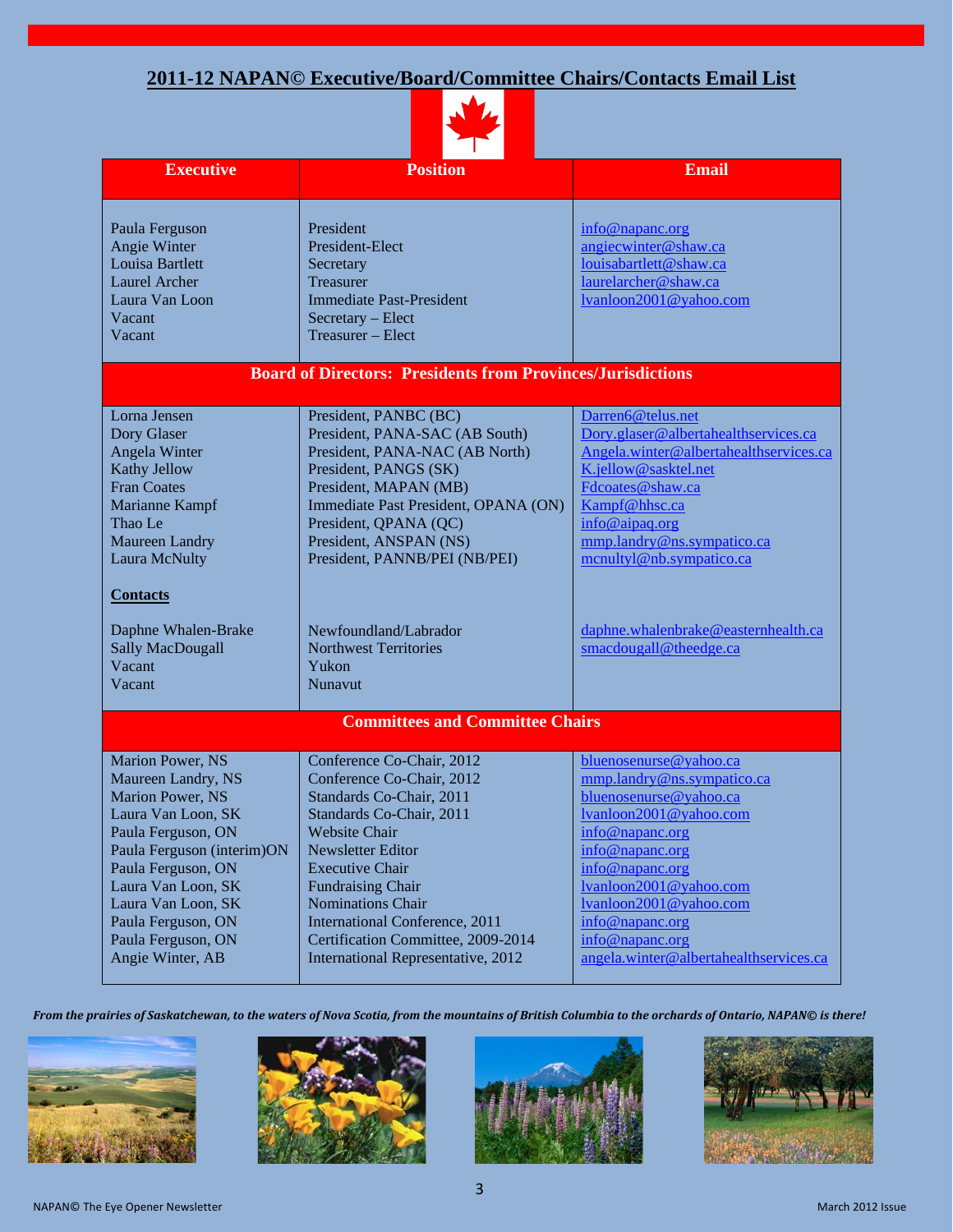Association des infir mièr es et infir mier s en soins pér ianesthésiques du Québec (AIPAQ) Quebec Per iAnesthesia Nur ses Association (QPANA)



#### **MEMBERSHIP:** 84 members **QPANA 19th ANNUAL CONFERENCE**

QPANA executive members have been working hard to organize the 19th QPANA Annual Conference in Quebec City 2012. The date is approaching and more things to be accomplished.

In September 2011, the Quebec Order of Nurses (OIIQ) adopted the professional standard for continuing education. In order to conform to this new standard, since January 1st 2012, all Quebec nurses have had to participate annually in a minimum of 20 hours of continuing educational activities, which comprises at least 7 hours of accredited activities. QPANA conferences are considered to be non-accredited continuing education activities.

For the benefit of the participants to the upcoming conference, QPANA executive members are in the process to request the conference to be considered as accredited education activity. Thus, to follow up

#### **NETWORKING FOR PERIANESTHESIA NURSES AND OTHER COLLEAGUES**

In order to facilitate and to encourage networking among perianesthesia nurses and other colleagues, QPANA has just launched a Facebook page in English and in French. We would like to invite you to join us. The direct link to QPANA Facebook page is on the QPANA web site (www.aipaq.org or www.qpana.org )

Kind regards,

Thao Le, QPANA President and National Representative

#### **ASK NAPAN©?**

**Q#1**: How much orientation would nurses receive when cross training between pediatricss and adults?

**A#1**: One response: "We provided some cross training for 2 day surgery staff to work in PACU. The staff were allotted a week of days, and a class day. Unfortunately they are not scheduled frequently enough to feel comfortable, so we have not pursued this avenue again." H. Ead, Ontario

If you wish to reply to this question, please contact [KathyLynn.Worthman@easternhealth.ca](mailto:KathyLynn.Worthman@easternhealth.ca)

NAPAN© does not feel qualified to respond since this question does not fall within our current practice standards.

**Q#2**: Does anyone have a procedure/protocol dealing with running a Ketamine infusion on a patient (for chronic/intractable pain) in PACU?

\_\_\_\_\_\_\_\_\_\_\_\_\_\_\_\_\_\_\_\_\_\_\_\_\_\_\_\_\_\_\_\_\_\_\_\_\_\_\_\_

Please forward your protocol to kathy.jellow@rqhealth.ca

#### **ASK NAPAN©?**

NAPAN© discusses Pain Management in general terms in the Standards for Practice in Resources 4 & 5, pg 124-158. \_\_\_\_\_\_\_\_\_\_\_\_\_\_\_\_\_\_\_\_\_\_\_\_\_\_\_

**Q#3**:Resource 3 of the NAPAN© Standards for Practice, pg 115, sect. 3.5.1 states "Two Registered Nurses, both competent in Phase I level of care, must be present in the same room at all times where the client is receiving phase I level of care..."

The issue is in our ambulatory care setting: Patients are recovered, phase 1, following Fentanyl and Midazolam, often by 1 RN. The room is connected to the IV therapy area. There is another RN within *calling* distance. I believe that this means 2 dedicated RNs in the area-not one that is busy with other duties and patients?

**A#3**: NAPAN© does not support solo staffing in Phase I

**A#3**: "Nurses need to be within viewing distance (not calling distance), since the nurse may not be able to call out. The nurses need to be able to view/monitor other patients in the room. The 2 cases in B.C. where the patients died were in which the one nurse was busy with one

#### **ASK NAPAN©?**

patient, and didn't notice the other one who stopped breathing. In both of these cases, there was no other nurse who could see the patients (our standards dictate constant monitoring). 2 nurses need to be in the same room, unless your two rooms are totally open and visible at all times and from all angles." Contact Laurelarcher@shaw.ca with your comments.

**Q#4:**Do all PACUs ( paediatric and adult) utilize humidified oxygen for every patient on arrival to PACU? We are trying to get rid of our humidified oxygen and just use O2 via mask or all patients ( unless their care deems otherwise).

\_\_\_\_\_\_\_\_\_\_\_\_\_\_\_\_\_\_\_\_\_\_\_\_\_\_\_\_

**A#4**: "Non-humidified oxygen is quite acceptable for short term oxygenation in a patient who does not require the moisture due to copious secretions or a new tracheostomy". If you wish to reply to this question, please contact: KathyLynn.Worthman@easternhealth.ca

NAPAN© addresses this question in the Standards for Practice in Resource 4, pg 124- 47.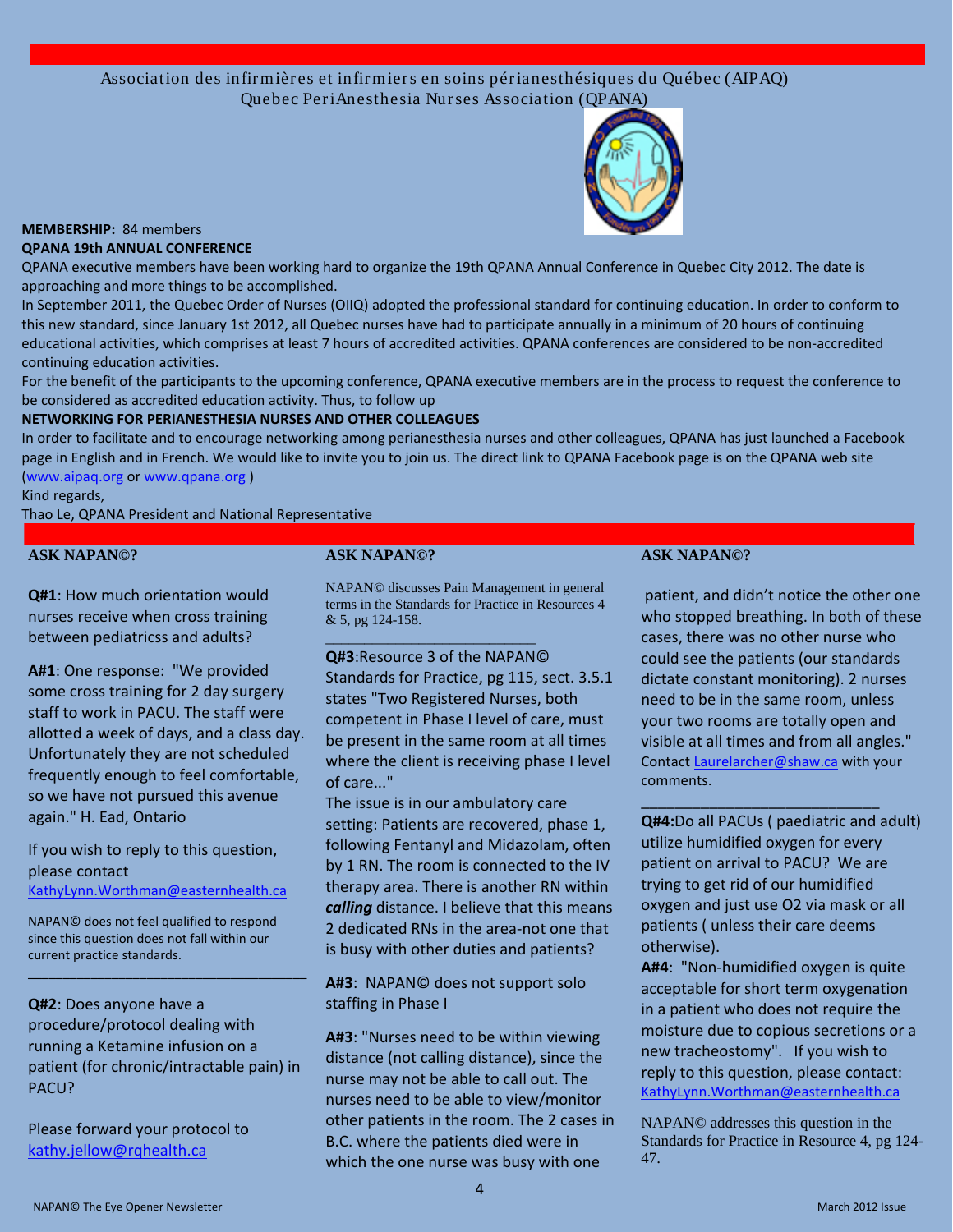### **Website Report:**

- A. Updates since December, 2011:
	- 1. Updated Provincial application forms, conference updates as requested
	- 2. Updated Certification information page with MOU information
	- 3. Domain (www.napanc.org) renewed for 10 years with DotEasy. January, 2012.
	- 4. PeriAnesthesia Nurses Week information updated.

### B. New Additions:

- 1. 2012 National Conference information
- 2. Added interactive forms for Standards orders, one in English, one in French.
- 3. Added new Category, "Sponsorship Opportunities for Certification" with Sponsorship Prospectus
- 4. In progress: Membership login, new photo gallery, interactive order form for Sponsorship of Certification
- 5. Added Aseptic Surgery Forum's website under "Web Links"

#### **Executive Report**

- 1. PeriAnesthesia Nurses Week greeting from the NAPAN© Executive sent out February, 2012.
- 2. Signing of MOU on February 8, 2012 (PeriAnesthesia Nurses Day). Countersigned and available for Board circulation by Rachel Bard, Feb. 10, 2012. First deposit of \$5650 (\$5,000 plus HST) towards financial commitment for Certification sent to and received by CNA prior to deadline of Feb. 28, 2012.
- 3. 2nd Edition of the NAPAN© Standards officially copyrighted: \$50.
- 4. International Conference: Bids reviewed for next site
- 5. Mountie Bears and t-shirt sales advertised on website and distributed.
- 6. 60+ emails to Corporations/Industry partners sent regarding sponsorship of Certification
- 7. Contract signed with Translator for 2nd Edition of Standards, Francois Aube, Jan. 15 with deadline for translation set at April 15, 2012.



### **PANA-NAC**

#### **MEMBERSHIP: 47 Members**

We held a Perianesthesia Symposium: February 11, 2012: 4 speakers and a lunch. This was the second Symposium, which was very well attended and a great recruitment vehicle with 49 at the event. Speakers on capnography; Trach Care; Nerve blocks and a Pain Resource Nurse Program. Planning is already in progress for next year's event.

Several great suggestions for fundraising toward certification came from our meeting:

- Paying one extra dollar for each member to the national group, which we have done
- Using some of our funds to make a lump sum donation. We will discuss at the next meeting, but an amount of \$1000 has been suggested.
- We have already initiated piggy banks at the University of Alberta Hospital and staff sweep loose change into the piggy at the end of the shift. (Residents and physicians are encouraged to do the same)

Respectfully submitted by Angie Winter, President, PANAnac

#### **National Conference Report, 2012**

The 2012 NAPAN© Conference planning is well under way. The conference will take place at the **Holiday Inn Harbourview, Dartmouth, NS** with its spectacular views of **Halifax Harbour**, just a 5 minute ferry ride to downtown Halifax. This is the same venue that we used for the 2006 NAPAN© conference.

The dates are **Oct. 18-21, 2012**. The Standards Committee will meet at the hotel on Thurs., Oct. 18th, the NAPAN© Board meeting and Meet & Greet on Fri., Oct. 19th and then the conference and AGM on the weekend Oct. 20th & 21st.The theme has been decided "Leading the Way…in PeriAnesthesia Nursing". We are well on our way with the plans and the complete program will be available soon. The conference registration dates and fees have been determined and appear on the NAPAN© website.

Registration includes all meals, break refreshments and dinner with entertainment on Saturday, October 20, 2012. Guest tickets will be available for the Saturday evening event. Conference Hotel Room Rate is \$129.00 plus taxes per night. Maureen Landry & Marion Power, Co-chairs of the 2012 NAPAN© Conference Planning Committee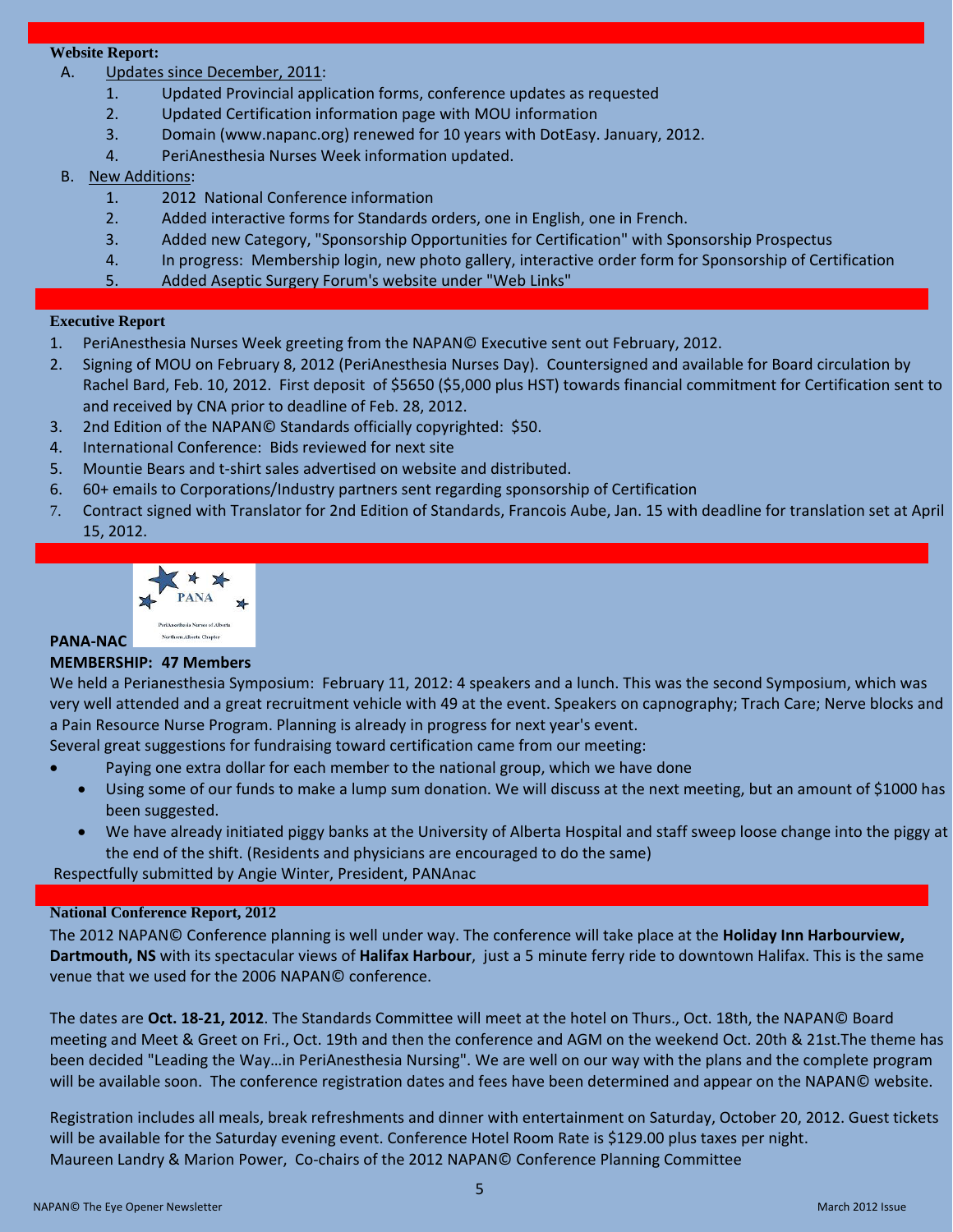

*Canada: Our true north strong and free!*

**PeriAnesthesia Nurses Group of Saskatchewan**



#### **MEMBERSHIP:**

PANGS members have been enjoying the mild winter on the prairies this season. The Regina Qu'Appelle Health Region celebrated Perianesthesia Nurses Day on February 8, 2012 with posters around the PACU unit and muffins for the nurses. The executive met March 5, 2012 via Skype. Discussion is ongoing about the PANGS Conference and AGM in Moose Jaw on September 22, 2012. We will also be discussing funding options for the NAPAN© Conference & AGM in Dartmouth, Nova Scotia this coming October.

PANGS will be meeting May  $1<sup>st</sup>$  at the Annual Members Links Night at the SRNA Conference and AGM in Regina, Saskatchewan.

The SRNA is changing their Transfer of Medical Function categories to Specialty Practice Competencies in 2013. This will impact the TOF skills that PACU Nurses currently use in their practice

Respectfully submitted, Kathy Jellow, President, PANGS **Ontario PeriAnesthesia Nurses Association**



**MEMBERSHIP**: 205 members A very warm greeting to you from OPANA .We look forward to spring with longer days and the hope that warmer weather surely will make its way soon across the country. There are presentations located on our website [www.opana.org.](http://www.opana.org/) We are still waiting for a couple and will launch them once received.

OPANA hosted its Board meeting on March  $2^{nd}$  at the RNAO building in Toronto and with the opportunity to call in for those who could not attend in person. We have two PeriAnesthesia nurses who work in an oral surgeon's office and have an expressed interest to join the OPANA board after attending our December BOD meeting. OPANA will propose to make a new position for Director of Free Standing Clinics which we will move to motion for approval at our upcoming AGM on April 28th. We will have a packed agenda at our AGM and we are just working out the details for our speaker and topic for the event. The AGM will take place at the 13<sup>th</sup> Street Winery on April 28th and we are looking forward to this gathering.

OPANA will hold a raffle at the AGM which will include the NAPAN© Standards. Profits of that raffle will go towards Certification and be donated back to NAPAN©.

Planning has begun for our 2013 Spring Inspirations conference in Ottawa. Keitha Kirkham is Conference Chair and is presently reviewing different venues which will be decided shortly to see what venue suits best. We are excited about going to Ottawa in the spring when the tulips will be in bloom. Lots of work but we are confident we will pull off another great conference. Stay tuned as OPANA`s web site will provide information as it becomes available [www.opana.org.](http://www.opana.org/) Our current membership is approximate around 205 and growing. We also continue to generate revenue through the sale of our standards.

Respectfully submitted, Marianne Kampf, Past-President, OPANA and NAPAN© Board Representative

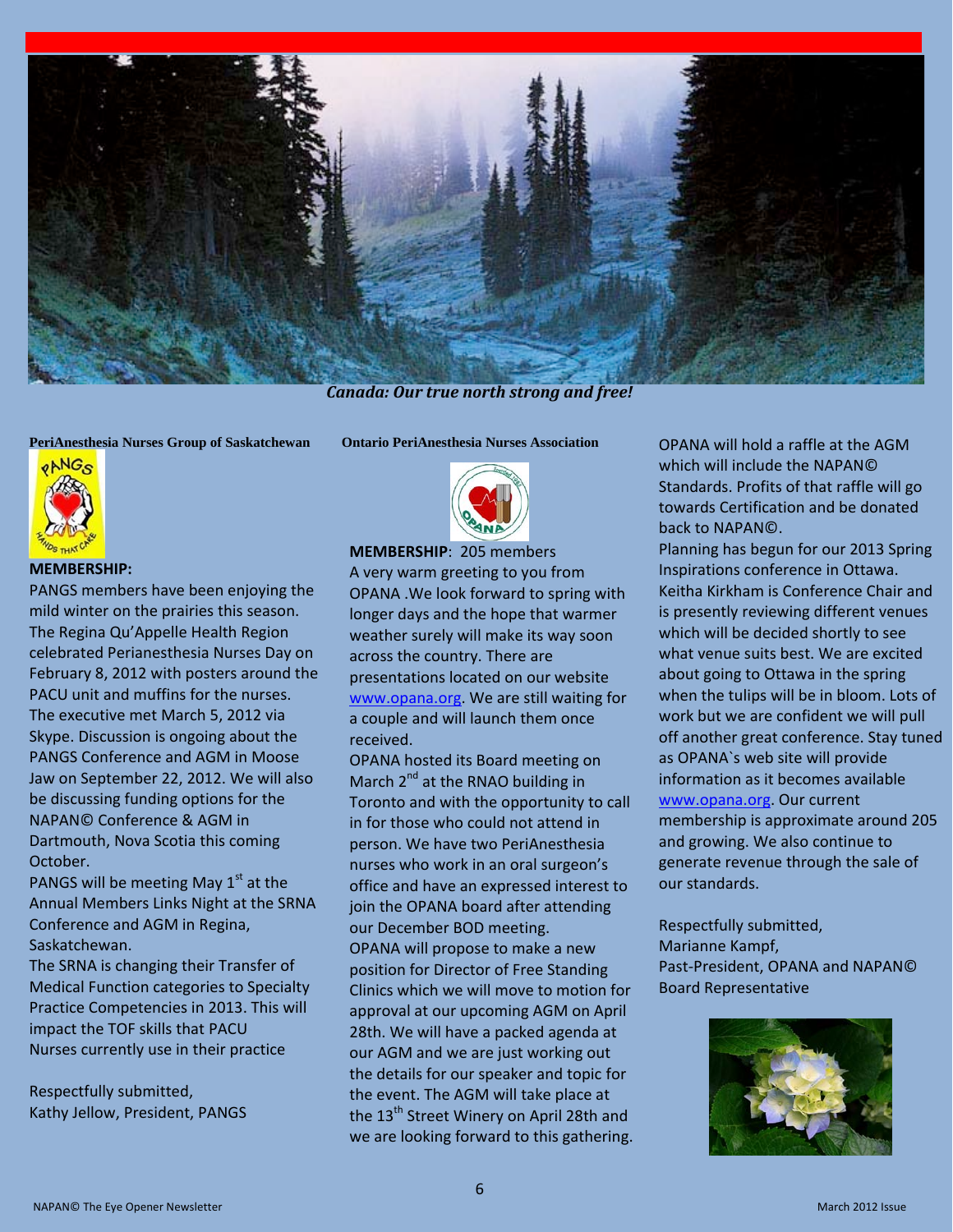# **Article: Effect of Perioperative Statins on Death, Myocardial Infarction, Atrial Fibrillation, and Length of Stay: A Systematic Review and Meta-analysis.**

Vineet Chopra, David H. Wesorick, Jeremy B Sussman, Todd Greene, Mary Rogers, James B Froehlich, Kim A Eagle and Sanjay Saint. Arch Surg, 147 (2): 181-9 (2012).

Purpose: To assess the influence of perioperative statin treatment on the risk of death, myocardial infarction, atrial fibrillation, and hospital and intensive care unit length of stay in statin-naive patients undergoing cardiac or noncardiac surgery. MEDLINE via PubMed, EMBASE, Biosis, and the Cochrane Central Register of Controlled Trials via Ovid. Additional studies were identified through hand searches of bibliographies, trial Web sites, and clinical experts.

Method: Randomized controlled trials reporting the effect of perioperative statins in statin-naive patients undergoing cardiac and noncardiac surgery were included. Two investigators independently selected eligible studies from original research published in any language studying the effects of statin use on perioperative outcomes of interest. Two investigators performed independent article abstraction and quality assessment. Fifteen randomized controlled studies involving 2292 patients met the eligibility criteria. Random-effects meta-analyses of unadjusted and adjusted data were performed according to the method described by DerSimonian and Laird. Perioperative statin treatment decreased the risk of atrial fibrillation in patients undergoing cardiac surgery (relative risk [RR], 0.56; 95% CI, 0.45 to 0.69; number needed to treat [NNT].

Findings: In cardiac and noncardiac surgery, perioperative statin treatment **reduced the risk of myocardial infarction** (RR, 0.53; 95% CI, 0.38 to 0.74; NNT, 23) but not the risk of death (RR, 0.62; 95% CI, 0.34 to 1.14). Statin treatment **reduced mean length of hospital stay** (standardized mean difference, -0.32; 95% CI, -0.53 to -0.11) but had no effect on length of intensive care unit stay (standardized mean difference, -0.08; 95% CI, -0.25 to 0.10).

Conclusions: Perioperative statin treatment in statin-naive patients reduces atrial fibrillation, myocardial infarction, and duration of hospital stay. Wider use of statins to improve cardiac outcomes in patients undergoing high-risk procedures seems warranted.

## PERIANESTHESIA NURSES WEEK, 2012 February 6-10

#### **HOW DID YOU CELEBRATE?**

Greetings were sent from NAPAN©'s Executive: [Click on this link](http://napanc.org/assets/Publications/NAPANc%20Executives%20Greetings%20for%20PeriAnesthesia%20Nurses%20Week%202012%20Final.pdf) . We have heard from some that food was served, and other interprofessional colleagues helped you to celebrate (OR nurses, Anesthetists).

Some kicked up their feet and danced: Watch this video: [Footloose](http://www.youtube.com/watch?v=_HLFmZ79eoc&feature=related)

In St. John's, Newfoundland, PeriAnesthesia Nurses week was celebrated at the adult sites, Eastern Health. Nurses organized onsite activities such as breakfasts, pot luck meals and catered meals. Cakes were provided by management. Some nursing units sent gifts of food and/or cards to their colleagues in other PeriAnesthesia departments. One unit organized a secret PAN (Perianesthesia nurse)-PAL gift exchange which went on during the week. Several Anesthesiologists provided gifts for a prize draw. Our specialty was well celebrated.



Cake was served in **Bathurst, New Brunswick**: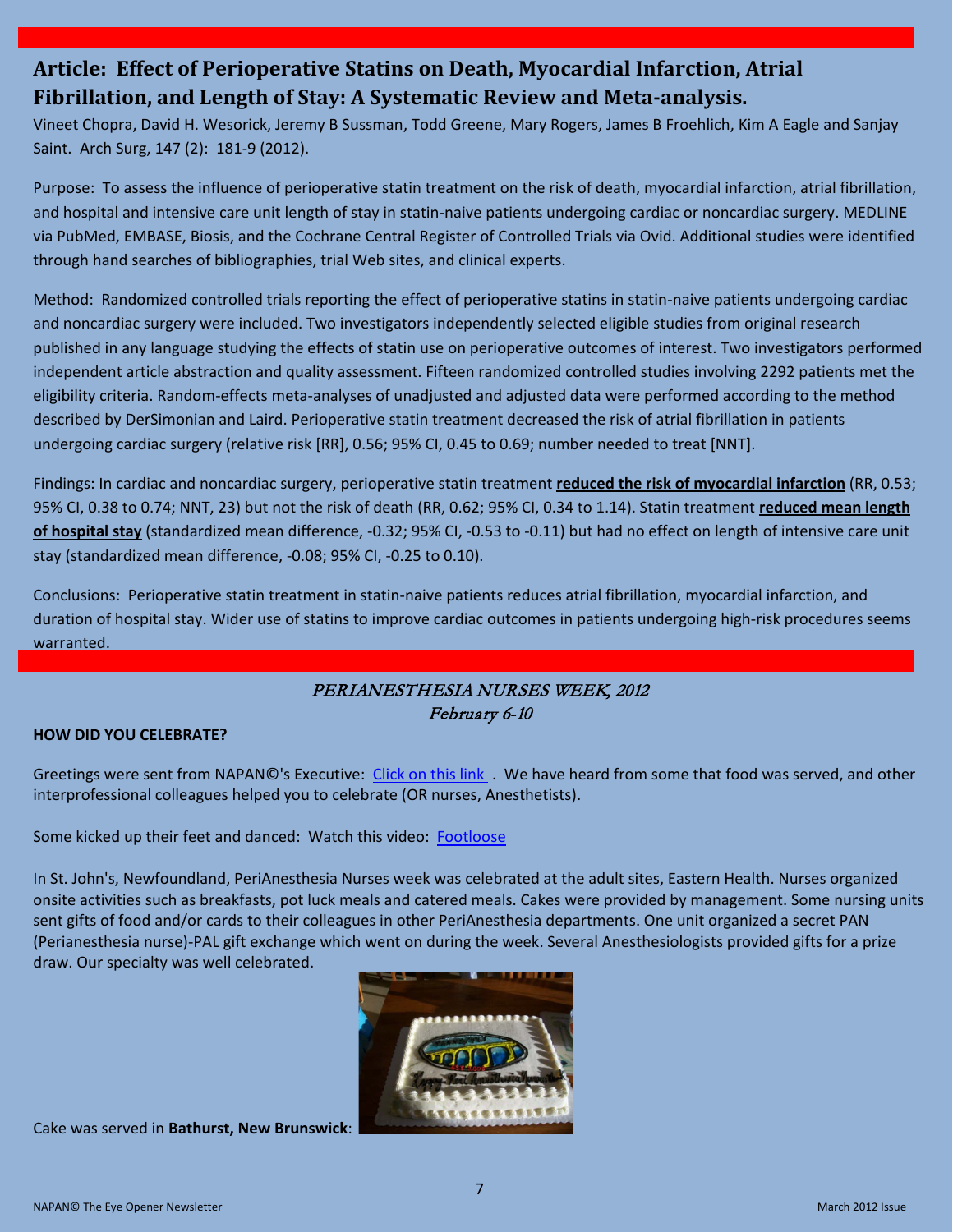# **TELL US YOUR "STORIES FROM THE FRONT (front-line)"! SHARE IMPORTANT INFO, EXPERIENCES AND MESSAGES WITH PERIANESTHESIA COLLEAGUES.**

**Contact info@napanc.org if you have a story to tell and we will publish it in a future edition of this newsletter!**

# **TELL ME THE PACU ISN'T A CRITICAL CARE UNIT????**

**Adapted from Rebecca Hartley's "Why I Love My Job", Lancaster PA**

Recently, I had the opportunity to care for a severely ill patient that experienced a perforated bowel and needed to come to PACU, since no beds were available in the ICU. PACU Nurses are accustomed to this scenario: extremely ill patients requiring post operative critical care, with unstable hemodynamic, respiratory, cardiac and neurological systems. I personally love these challenges.

The patient arrived with a very low BP and high rate and concentration of vasopressors and of course on a ventilator….sound familiar? But thankfully the Anesthesiologist had provided generous fluids in the Operating Room (5000cc)…and still the patient only produced 40 ml. of urine output…..not nearly enough and a poor sign, but the urometer told the tale of this sick patient.

The Anesthesiologist looked exasperated as they guided the patient into PACU and I asked, "Are you OK?…Can I get you anything?"... "Don't worry we'll get through this together!" I, with the assistance of fellow team members, nurses and assistants, a Respiratory Technologist, hooked the patient to the monitors, transducers, a convective warming system and a ventilator in a calm and deliberate manner….I think we sometimes can do this in our sleep (and probably have). Report was given and taken and I got down to the task at hand……making the patient better. Titrate this med, add that med and take that one away…as we traveled the rollercoaster of trial and trial again to care for this septic patient.

An influx of doctors gathered at times around the bedside offering suggestions, writing orders and collaborating with me on the patient's care. I offered input and suggestions that were listened to by the physicians at hand, as I continued conscientious and judicious fluid management along with inotrope agents to help the patient. In desperation, the dreaded Levophed was added. You've heard of the saying, "Levophed- Leave 'em dead!" ? That outcome was NOT an option, I was determined!

Soon, the patient stirred…as I spoke to the patient, her eyes opened and she shook her head yes or no to questions. "No pain"…that's good. "You have a breathing tube in, you've had surgery and you're in the recovery room". (If I only had a dollar for every time I've said that to a patient.) The patient's response was positive news, as I continued the juggle of inotropes and fluids. Additional consultants we called, cultures were drawn and antibiotics were given. The patient's blood pressure was improving! The collaboration and treatment plan seemed to be working!

But.. don't forget the family. I always say, "It is easier on the blissfully unaware patient then on the family that is waiting". Most of us have been there ourselves. It's much easier being on this end of things! Thanks to the waiting room volunteers the daughter, son-in-law and granddaughter came to the PACU. They approached the beside, obviously distressed and scared. I introduced myself and said, "It's OK, she's awake. Please feel free to speak to her and let her know you are here." The daughter said, "I'm here Mom. I love you. Be strong." The patient responds by mouthing back at her daughter, "I love you too." The daughter turns to me and says, "What should I do now?" looking at me like a young child with eyes full of insecurity. My response is simple, "You need to take care of yourself and your family, while we take care of your Mom. She is going to need you later."

I then reviewed the care we were providing for her mom and what all the equipment was doing to help her. I knew the whole scene with all the tools of my trade were overwhelming to the average layman. The daughter looked at me with sincerity and said, "Thank you for all you are doing for my Mom." to which I responded, humbly "You're welcome." As nurses, it's often hard to take these compliments because caring for patients is just 'WHAT WE DO'. (cont'd next page)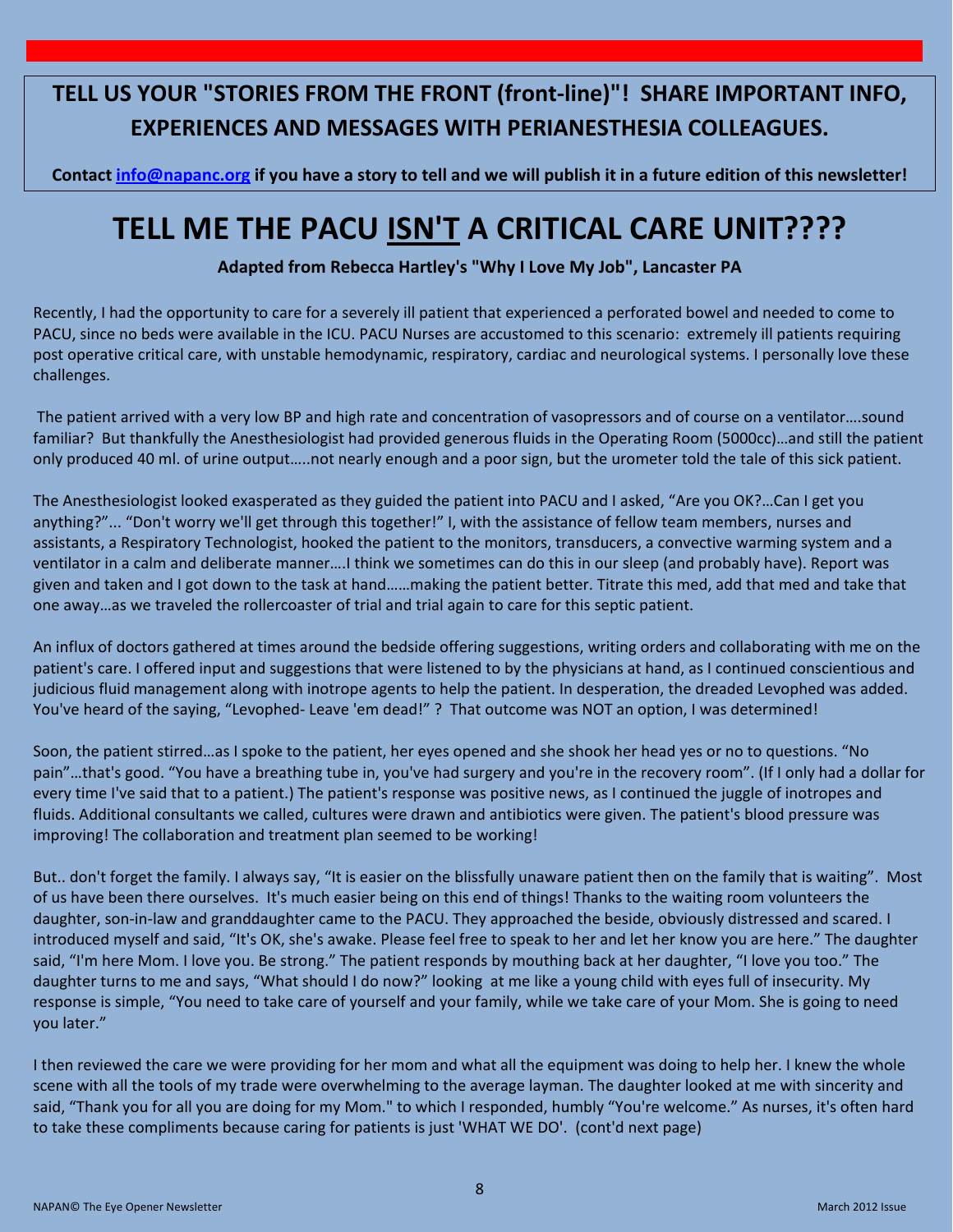I explained to the family that I would keep them updated and hoped to move their mom to the ICU soon. Time moved on, the epidural infusion was started as the patient's BP improved, since I didn't want the patient to be in extreme pain. Care continued, many physicians continued to visit, updates given and additional meds administered. The patient was improving.

Report was called to a friendly ICU nurse whose tone and reception showed me she too appreciated what I had done, as well as reassured me I was turning my patient's care to another person who cared. I contacted the family again and let them know about the transfer, and that it would be happening soon. The daughter stated "Please tell my Mom her favourite grandson is coming soon to see her." When I told the patient, her eyes met mine as the corners of her lips turned up, she formed a smile around the endotracheal tube, and she shook her head in acknowledgement of what I had told her.

We "packed up" the patient for transport to the ICU with the assistance of a Respiratory Technologist and assisting staff. My role in the care of this patient was nearing an end. Upon arrival to the ICU, care was transferred seamlessly, answering questions from the ICU staff. I then approached the patient and said, "Take care my dear. I hope you feel better soon." The patient opened her eyes and shook her head to respond as I held her hand and said my goodbyes. It was hard to believe our time together was ending.

I left the bedside and the ICU nurses as they too diligently hooked the patient to monitors, transducers and the ventilator…it was like the PACU admission all over again! The family was coming down the hall as I was exiting the ICU, and when they called to me by name, I briefly updated them on "their Mom". They thanked me once again.

I returned to the PACU mentally and physically drained, but satisfied knowing that I had made a difference. And knowing that my critical care skills and experience had helped me stay calm in a very uncertain situation...and there are many more patients like this every day!. PeriAnesthesia Nursing in the PACU or Phase I phase is as unpredictable as any area one can imagine in health care: we never know what is coming through the door next. It's up to the nurses in this unit to have the knowledge and experience to care for these patients, since the life-saving care that is focussed on the patient is provided by the PeriAnesthesia Nurse, and no one else!

I love the autonomy of reacting quickly in an emergency situation, of the adrenaline rush, and the feeling of being appreciated by medical providers, colleagues and patients for knowing just what to do when a crisis ensues.

That's why I LOVE BEING A CRITICAL CARE NURSE in the PACU!

### **MADE IN CANADA??? OR NOT? (by the NAPAN© Executive and Board of Directors)**

**Recently, the 10 Canadian Regulators (our 10 provincial nursing regulatory bodies)** voted to give the next version of the CRNE (RN Entrance Examination) to a American company known as NCSBN. They have 120 days to formally enter into a contract with this company, and this deadline is quickly approaching. We must contact our Colleges to urge them to revisit this decision in order to make a "Made-in-Canada" RN entry exam instead! The Canadian Nurses Association (CNA) has developed a petition in this regard. Won't you support Canadian trained nurses by signing this petition? Ask your families, friends and patients to sign up too!

Click on this link to sign the CNA petition: **[Sign the petition for a Made-In-Canada RN Entry Exam](http://69.20.237.218/CRNE-petition/default_e.aspx)**

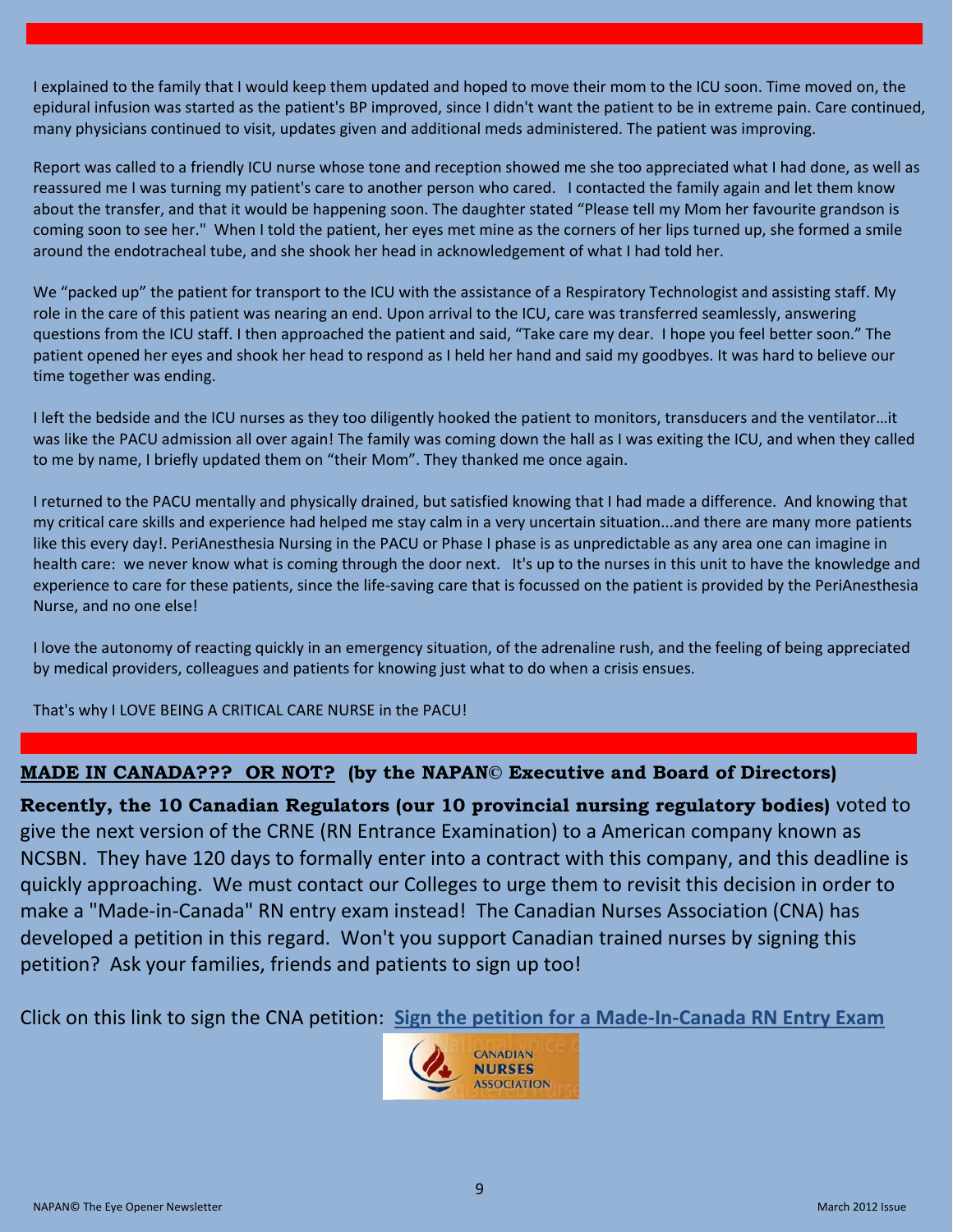# **International Conference for PeriAnesthesia Nurses 2013:**

**Dublin, Ireland Hosted by the Irish Anaesthetic and Recovery Nurses Association (IARNA)**



Watch the websites: www.napanc.org, www.icpan.info and www.iarna.ie for further information

*EXCITING NEWS!!!* NAPAN© is proud to offer again the generous **"NAPAN© Bursary for Conference Registration"** for the 11th National PeriAnesthesia Nurses Conference, being held in Dartmouth, Nova Scotia from October 19-21, 2012. Follow this link for further information and to apply: NAPAN© Bursary for 2012 [Conference.](http://napanc.org/assets/Publications/NAPANc%20Bursary%20for%20Conference%202012%20Announcement%20and%20Application.pdf) For further information regarding this conference, see conference information further in this newsletter or on our website: www.napanc.org. Deadline for applications: **June 30, 2012.** 

#### **Fundraising Committee Report**



**Charitable Status** (for receipts for Income Tax purposes). We have just heard from Industry Canada that our request for the changes to the NAPAN© constitution have been approved and now we can apply once again to Revenue Canada for charitable status.

#### **Certification**

Donations are eagerly anticipated for our Certification Exam preparations. Use this form:

#### [Certification Donor Form](http://napanc.org/assets/Forms/NAPANc%20Certification%20Fundraising%20Donor%20Pledge%20Form.pdf)

Our goal and commitment to the Memorandum of Understanding (MOU) with the CNA is to have the total of **\$25,000** collected by December 31, 2012 for travel, meals and accommodation for the volunteer writers.

#### **Fundraising Ideas**

It will take **all of us** to put on our thinking caps and become fundraisers during 2012 for success of the Certification sponsorship challenge. PANAnac has offered \$1000 towards the certification fund. They are also giving \$1extra from every membership. A piggy bank has been displayed in one PACU for loose change which will go towards Certification. Corporate sponsorship is being recruited from over 70 companies. T-shirts and Mountie bears are for sale (Order Forms: [T-shirts,](http://www.napanc.org/assets/Publications/T-Shirt%20Advertisement.pdf) [Mountie Bears\)](http://www.napanc.org/assets/Publications/Mountie%20Bears%20Advertisement.pdf).

Offer your suggestions by emailing *info@napanc.org* or the Chair of the Fundraising Committee: [Laura Van Loon](mailto:lvanloon2001@yahoo.co?subject=Certification%20Fundraising) (email).



*PLEASE SUPPORT CERTIFICATION FOR PERIANESTHESIA NURSES OF CANADA TODAY!*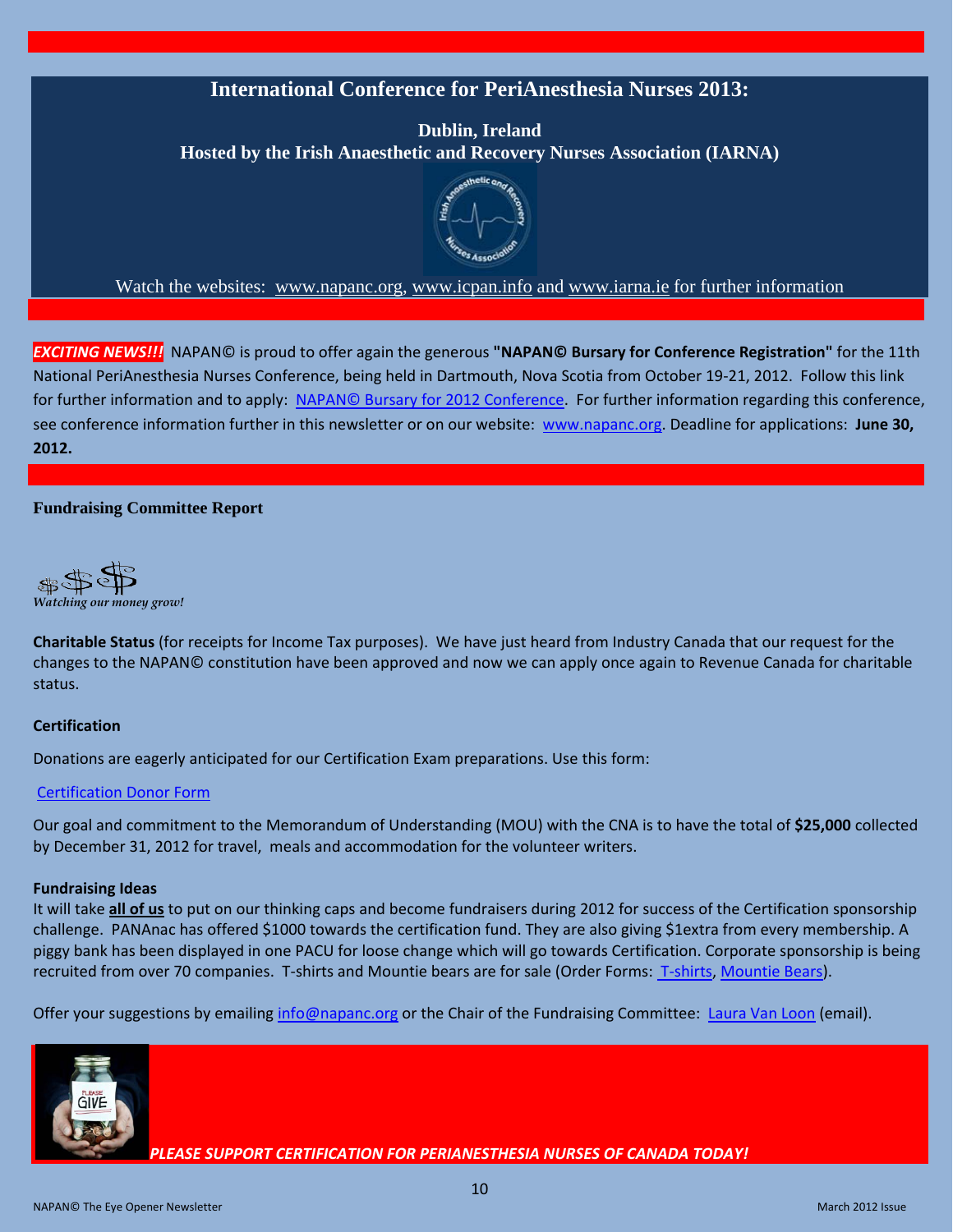#### **Association of Nova Scotia PeriAnesthesia Nurses**



**MEMBERSHIP:** 57 members registered for the 2011 – 2012 year including 5 affiliate members

from Newfoundland and 3 members from the USA. We are currently completing a membership drive for 2012-2013.

June 20, 2011 was our first meeting for 2011-2012 with 7 in attendance. Our guest Speaker was Angeline Comeau RN BN – "The Power of the Pacemaker". Our meeting dates for 2011-2012 were chosen.

September 19, 2011 – Fourteen people attended. Guest speaker was Dr. Tracey Kok who spoke on "Perioperative Temperature control". The successful applicant of the 2011 NAPAN© bursary was Marion Power.

November 21, 2011 was the first meeting held since returning from the NAPAN© and ICPAN conferences. ANSPAN had 6 members in attendance who shared information from the events. Marion Power gave a brief introduction and overview of the 2<sup>nd</sup> Edition of our Standards. The standards will continue to be discussed at our weekly Wednesday morning education sessions throughout the year.

February 20<sup>th</sup> was our first meeting of 2012. Dr. Austin Lamb spoke on "Obstructive Sleep Apnea". We had eleven members present.

Our AGM will be held during an evening meeting in May. The date is pending due to speaker availability. It was decided to forgo a formal Education Day due to hosting the upcoming NAPAN© conference in October 2012.

**We are both pleased and excited to be hosting the 2012 NAPAN© Conference October 18-21, 2012.** See www.napanc.org for further information. Submitted by Maureen Landry, President ANSPAN.

#### **PeriAnesthesia Nurses of PANBC cont'd BC**



PANBC is growing strong one we have held and are and so far has had a great quite excited about it. year. Our paid membership to date for 2012 has reached 80. This educational day. The is fantastic news. We are Anesthesia society is growing slowly and are gathering support in BC. Our provincial contract is that with their support we The Standards up in April. It will be an interesting spring. Our union is asking for safe staff nurse/patient ratios. At the AGM we named It is nice to see that in the <sub>OUI</sub> new Executive. See PACU's across BC already our website: maintain these standards <sub>www.panbc.net</sub> for this thanks to NAPAN© and ASPAN standards. Our standards are holding strong and are being supported by our unions. Thank you to all the nurses who

promote safe patient care. **Report** We are planning a social night to network with all our members May 31 **Standards Committee** 

2012. It will be the first

being very supportive to date, so we are hopeful

can have a sustainable future and ongoing learning events.

In order to plan for the

we are meeting monthly by SKYPE. It will be called "Climbing the mountains of safe patient care".

Submitted by Lorna Jensen, President, PANBC

information.

PANBC is also busy fundraising for our next



[Standards Order Form](http://napanc.org/assets/Forms/NAPANc%20Standards%20Order%20Form%20in%20English%202011.pdf)  [\(English\);](http://napanc.org/assets/Forms/NAPANc%20Standards%20Order%20Form%20in%20English%202011.pdf)

### [Standards Order Form](http://www.napanc.org/assets/Forms/NAPANc%20Standards%20Order%20Form%20in%20French%20Formulaire%20de%20commande%20-%20Normes%20de%20pratique%202011_distributed.pdf)  [\(French\)](http://www.napanc.org/assets/Forms/NAPANc%20Standards%20Order%20Form%20in%20French%20Formulaire%20de%20commande%20-%20Normes%20de%20pratique%202011_distributed.pdf)

Committee has been successful in selling Standards for Practice 2<sup>nd</sup> Edition. With the special promotion at the National and ICPAN conferences for our members, we sold 99 documents and gave

#### **Standards Committee Report cont'd**

we have sold an additional 71 copies, totaling 170 to date.

### **Translation of the Standards to French:**

Francois Aube is currently underway translating the English Standards for Practice and this will be completed on **April 15th**. Donations for this version (Fr.) will be accepted until April 15, 2012. Use this form: Standards Donation [Form.](http://www.napanc.org/assets/Forms/NAPANc%20Donor%20Pledge%20Form%20Standards%20.pdf) 

Committee and Meetings Committee members are now being recruited to

meeting arranged for Oct. 18<sup>th</sup> in Halifax. Our focus

**Nov. 3rd Educational day**, one away to the winner **Pediatric Resource**. We of the annual Standards need to recruit members Survey. Congratulations with an interest in this topic September, 2012. to Chris Gogas of Sarnia from children's' hospitals. ON who was the winner There are no Pediatric and had her name and Standards currently picture in the Eye-Opener! available in Canada. Co-Chairs: Marion Power & Respectfully submitted,

Since the conferences,Laura Van Loon

### **Understanding (MOU)** with the CNA has now been revised, approved and signed by NAPAN© President (on PeriAnesthesia Nurses Day, **February 8, 2012**), which includes a commitment of \$25,000 in fundraising efforts to support costs. Corporate sponsorship is

C**ertification Committee** 

**The Memorandum of** 

**Report**

being sought. Other fundraising efforts are underway.

begin the **3rd edition** and a volunteered to assist with will be on the addition of a contacted by CNA's exam Those who have Certification Exam development will be development company, ASI no later than

> Goal for first Exam: 2014. Please contact info@napanc.org for additional information. Paula Ferguson, Chair.

NAPAN© The Eye Opener Newsletter March 2012 Issue National Accord March 2012 Issue National Accord March 2012 Issue National Accord March 2012 Issue National Accord March 2012 Issue National Accord March 2012 Issue Nationa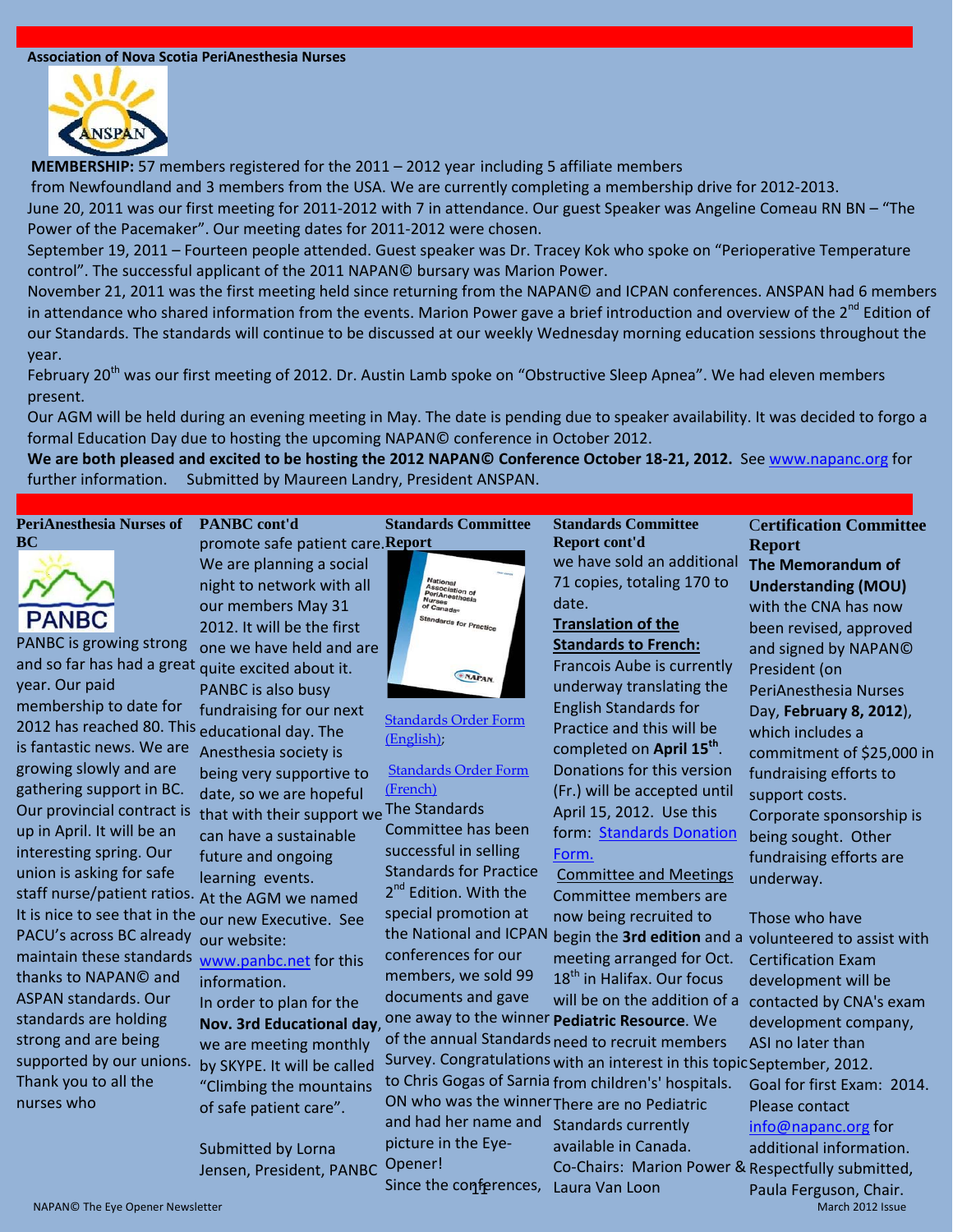

#### **Manitoba Association of PeriAnesthesia Nurses**

On February 8<sup>th</sup> we celebrated Perianesthesia Nurses Week with a presentation on the "Eggciting World of Fertility Nursing" presented by our own Joan Toms of the Heartland Fertility Clinic. It was a hugely interesting presentation on an area of nursing that is foreign to most, but of interest to so many. We followed up with treats and socializing. An enjoyable evening for our week of celebration. I heard some interesting stories from sites that celebrated in some unique ways.

Plans are well underway for our workshop on April 28<sup>th</sup>. The theme is "Growing our Perianesthesia Nursing Knowledge". We will be offering a range of topics such as renal vascular access, cochlear implants, telehealth and a keynote from our CNO of Nursing for Manitoba. Our AGM is slated for May 16, 2012. We usually have a very small turnout and no exhibitors so fundraising at this event is not feasible. Membership drive is ongoing for February and numbers should be available in early March.

Respectfully submitted by Fran Coates, President

### **VACANCIES & NOMINATIONS FOR NAPAN©**

**NAPAN© is currently accepting nominations for the following important position, which reports to the Executive Committee:**

**Newsletter Editor: Training and mentorship will be provided.**

**NAPAN© is also accepting nominations for the following Executive committee positions:**

## **Secretary-Elect, Treasurer-Elect**

The successful applicants will all advance to the office of Secretary and Treasurer in 2013.

Please review these job descriptions by going to:

[Job Descriptions for Executive Positions](http://napanc.org/index.php/membership/nomination-form.html)

NAPAN© requires a minimum of 4 members from 4 jurisdictions represented on the Nominations Committee.

Nomination forms: [Newsletter Editor](http://napanc.org/assets/Forms/NAPANc%20nominating%20form%20Newsletter%20Editor%202011.pdf)

[Executive Positions](http://napanc.org/assets/Forms/NAPANc%20Nom%20form%20for%20Executive%20Positions%20Dec%202011.pdf)

*Place your advertisement for non-time sensitive job postings, educational sessions, conferences or workshops in this newsletter. Contact [info@napanc.org](mailto:info@napanc.org)*

Donations are being accepted towards the translation and printing of the Standards for Practice, 2nd ed. into French. Donors will be recognized with the addition of their name on the outside back cover of this book.

Use this [Standards Donor Pledge form.](http://napanc.org/assets/Forms/NAPANc%20Donor%20Pledge%20Form%20Standards%20%283%29.pdf) Deadline prior to printing: April 15, 2012.

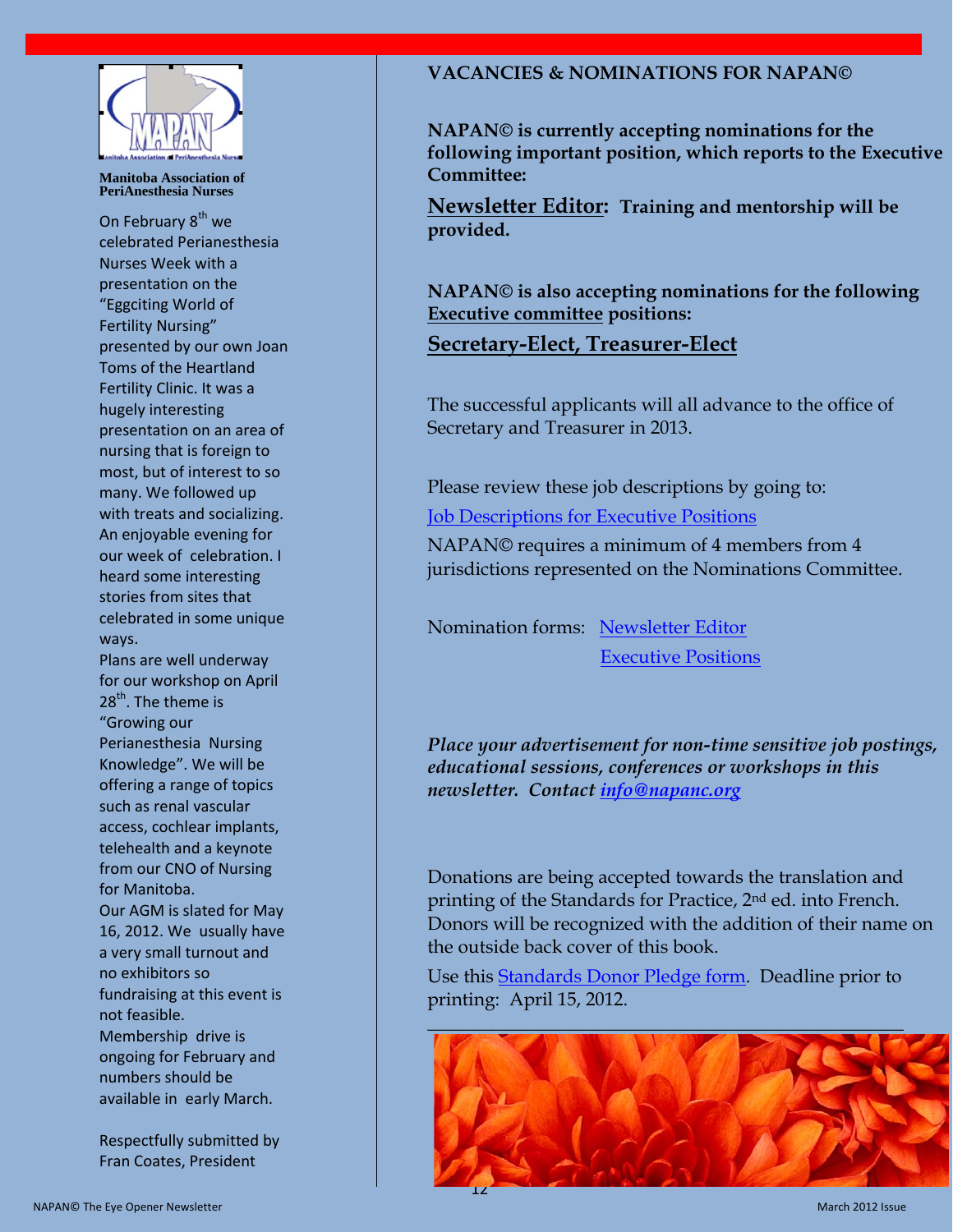**PeriAnesthesia Nurses of New Brunswick & Prince Edward Island (PANNB/PEI**)



out reminding everyone about PeriAnesthesia Nursing week encouraging them to find time to do something for themselves. In Bathurst we celebrated by having treats provided each day and sharing with other members of the surgical suite.

Our membership drive is in place but to date response has been low. We continue to seek a venue and speakers for our annual meeting and education day in September. Presently we have two nurses and one surgeon who are willing to do presentations. It has been decided that we will make this a Friday evening and Saturday event.

One of our greatest challenges is the lack of funding for nurses to attend education days, yet it is so necessary to keep abreast in our workplace.

Respectfully submitted, Laura McNulty, President PANNB/PEI





**PeriAnesthesia Nurses Association - South Alberta Chapter (PANAsac)** remains committed to providing educational sessions that are relevant to our area of practice, as well as topics with the potential of enhancing your lifestyle. Our goal is to strive for the continued success and excellence of PANAsac and its members. Topics we have recently offered include:  $\sqrt{\frac{1}{10}}$  Tidal C02 Monitoring (Oridion – Tracy Boivin-Oldale RN, BN – PACU Nurse) Delayed Emergence" (Dr. Reuben Eng – Anesthesiology Resident) Exposure to Blood and Body Fluids (Dr. Molly Shing - Anesthesiologist) Future topics include:  $\Box$ Air Transport RN with STARS – Shock Trauma Air Rescue Society **Worms Eat My Garbage (in celebration** of Earth Day) – sorry, this will not be offered in WebEx format Callenetics! **Cancer Burden in Alberta from leading** Cancer Researcher Dr. Christine Friedenreich Low Dose Ketamine Infusions Our AGM will be held on **March 6, 2012** where we will adopt a revised version of the Constitution and Bylaws for PANAsac. Membership dues will be renewed at this time. To date, we have 39 members and growing. Our meetings are gaining in popularity due to the accessibility of the WebEx teleconferencing along with

the

Educational component. It is our vision to hold another conference in Alberta later this year or early in 2013 but for now our focus is securing more members.

Respectfully submitted, Dory Glaser, President

# *REMINDER:*

*Join your provincial organization and automatically become a member of NAPAN©.*

*Volunteers Required! Non-profit associations depend on volunteers to keep momentum going. PeriAnesthesia Nursing will grow with strength in numbers!*

*This newsletter (the Eye Opener) was named for the Cree word, "napan" which means "Eyes open".*

*NAPAN© (National Association of PeriAnesthesia Nurses of Canada) was selected because the acronym "napan" (Eyes open)is an indication of our foresight and vision, and relates to the work that we do professionally.*

*The NAPAN© logo is in the shape of a large "C" (for Canada) which resembles an eye with the maple leaf as the pupil of the eye.*

*NAPANc is an Associate Interest group with the Canadian Nurses Association (CNA) and strives to maintain the high standards required in order to maintain the Associate group status.*

*\_\_\_\_\_\_\_\_\_\_\_\_\_\_\_\_\_\_\_\_\_\_\_\_\_\_*

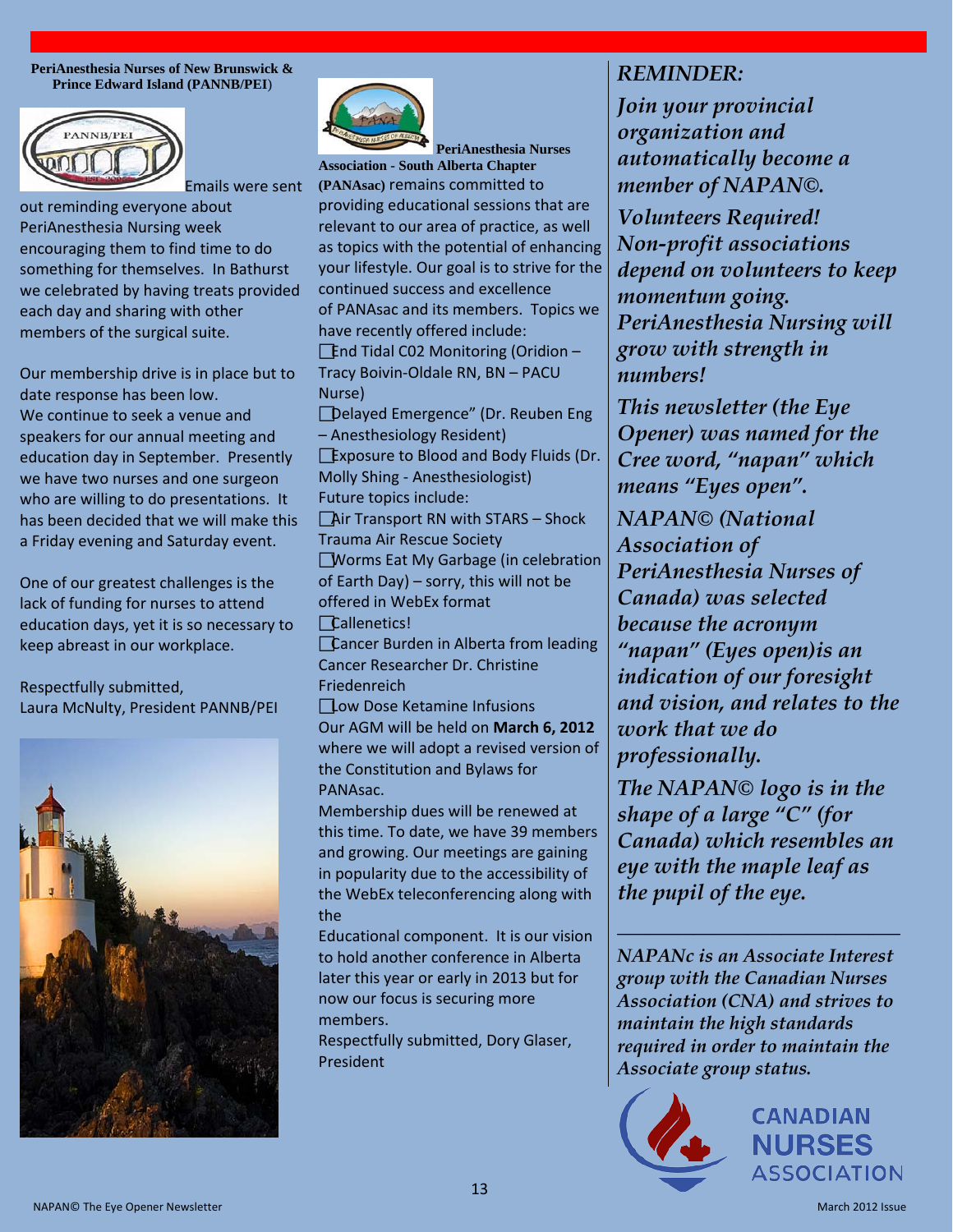# *NAPAN©'s 11th Annual National Conference:*

# *October 19-21, 2012*

# *"Leading the Way ... in PeriAnesthesia Nursing"*

**Holiday Inn Harbourview, Dartmouth, Nova Scotia** [\(Contact Holiday Inn Harbourview\)](http://www.hiharbourview.ca/halifax-hotels/holiday-inn-halifax/contact-us.php)

**Conference Hotel Room Rate: \$129.00 plus taxes per night**

**Conference Registration opens May 14, 2012**

**HOSTED BY:**



**Association of Nova Scotia PeriAnesthesia Nurses**



#### **CONFERENCE REGISTRATION DATES and FEES:**

Early Bird: *May 14 - June 30, 2012*

Member: \$395 Non-member: \$425

Regular Rate: *After June 30, 2012* Member: \$425 Non-member: \$450

\*\*\*Registration includes all meals, break refreshments and dinner with entertainment on Saturday, October 20, 2012.

Guest tickets will be available for the Saturday evening event. COMPLETE PROGRAM WILL BE AVAILABLE SOON. For further information, email: [NAPAN© National Conference 2012](mailto:mmp.landry@ns.sympatico.ca)